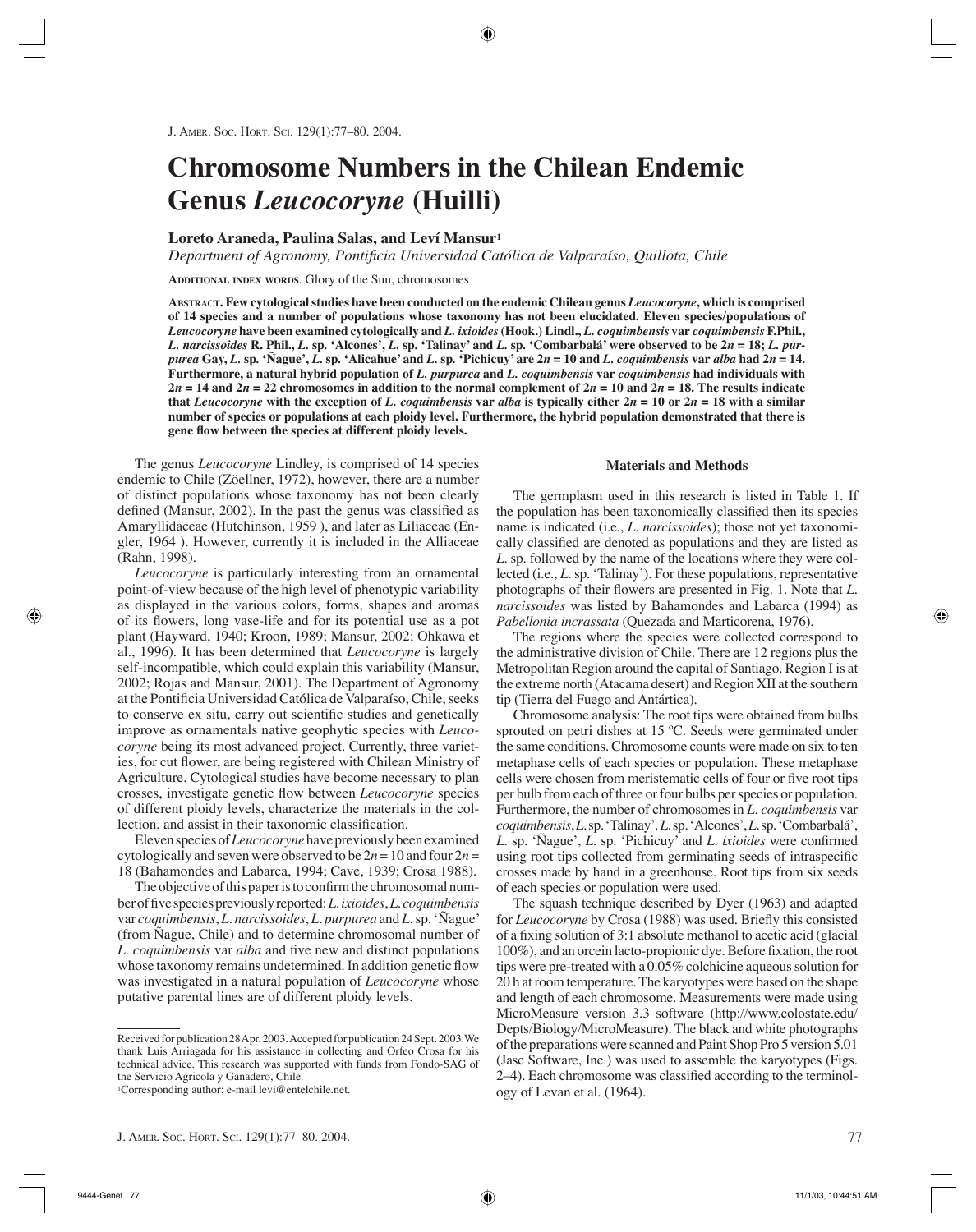Table 1. List of plant materials utilized in this investigation and the date of collection and place of origin.

| <b>Species</b>                   | Date | Region <sup>z</sup> | Province     | City            | Locality            | Latitude           |
|----------------------------------|------|---------------------|--------------|-----------------|---------------------|--------------------|
| L. narcissoides                  | 1997 | Ш                   | Huasco       | Huasco          | Llanos de Challe    | $29^\circ$ South   |
| L. coquimbensis var coquimbensis | 1997 | IV                  | Elqui        | Coquimbo        | Las Tacas           | $30^\circ$ South   |
| L. coquimbensis var alba         | 1997 | IV                  | Elqui        | Coquimbo        | Las Tacas           | $30^{\circ}$ South |
| L. purpurea                      | 1997 | IV                  | Limarí-Elqui | Ovalle-Coquimbo | Talinay-Guanaqueros | $30^{\circ}$ South |
| L. sp. Talinay                   | 1996 | IV                  | Limarí       | Ovalle          | Talinay             | $30^{\circ}$ South |
| L. sp. Alcones                   | 1997 | IV                  | Limarí       | Ovalle          | Alcones             | $30^{\circ}$ South |
| L. sp. Combarbalá                | 2001 | IV                  | Limarí       | Combarbalá      | Combarbalá          | $31^\circ$ South   |
| L. sp. Nague                     | 1997 | IV                  | Choapa       | Los Vilos       | Nague               | $30^{\circ}$ South |
| L. sp. Pichicuy                  | 1997 | IV                  | Petorca      | La Ligua        | Pichicuy            | $31^\circ$ South   |
| L. sp. Alicahue                  | 1996 | V                   | San Felipe   | San Felipe      | Altos de Alicahue   | $32^\circ$ South   |
| L. ixioides                      | 2001 | V                   | Valparaíso   | Quilpue         | Quilpué             | $33^\circ$ South   |

zChile is divided in 12 Regions plus Santiago's Metropolitan Region (Administrative Division). Region I is at the northern extreme (Atacama Desert) and Region XII at the southern extreme (Tierra del Fuego and Antártica) of the country.

## **Results and Discussion**

Our results confirm that *Leucocoryne* is comprised of two groups of species which are either  $2n = 10$  or  $2n = 18$  (Table 2; Figs. 2 and 3). The chromosome numbers reported previously by Bahamondes and Labarca (1994) for *L. narcissoides* as 2*n*  $= 18$ , *L. coquimbensis* var *coquimbensis*, as  $2n = 18$  and *L.* sp. 'Ñague' as  $2n = 10$ , were confirmed (Figs. 2a and 3a–b). Also no discrepancies were observed with the karyotypes of *L. ixioides*  $(2n = 18)$  and *L. purpurea*  $(2n = 10)$  reported by Crosa (1988) (Figs. 2b and 3c). If we add *L. conferta* and *L. angustipetala* as reported by Crosa (1988) to the species or populations listed in

Table 2 we observe that there is an equal number of species in each chromosome number group. Crosa (1988) postulated that the 2*n*  $= 18$  group is a tetraploid formed by fusion of the two telocentric chromosomes of the  $2n = 10$  species, followed by chromosomal doubling. Our data are insufficient to clarify this issue; however, we are preparing to analyze chromosome pairing during meiosis of crosses between these two groups in order to test that hypothesis.

On the other hand, *L.* sp*.* 'Pichicuy' and *L.*  sp*.* 'Alicahue' (Fig. 2c and d) were 2*n* = 10. *L.* sp*.* 'Pichicuy'had six metacentric chromosomes, two subtelocentric chromosomes and two telocentric chromosomes whereas *L.* sp*.*  'Alicahue'had the same number of metacentric chromosomes and four telocentric chromosomes. Furthermore, *L.* sp*.* 'Talinay', *L.* sp*.*  'Alcones' and *L.* sp*.* 'Combarbalá'(Fig. 3d,e and f) had a somatic number of 2*n* = 18. Both *L.* sp*.* 'Talinay' and *L.* sp*.* 'Combarbalá'had a karyotype composed of 14 metacentric chromosomes, two subtelocentric chromosomes and two telocentric chromosomes. Surprisingly *L.* sp. 'Alcones' (Fig. 3e) presented two submetacentric chromosomes and two subtelocentric chromosomes.

We observed that a sample of seven individuals taken from a natural population of *L. coquimbensis* var *alba* had a somatic number of  $2n = 14$ , with a karyotype composed of ten metacentric chromosomes (m), two subtelocentric chromosomes (st), and two telocentric chromosomes (Fig. 4a). This is surprising because *L. coquimbensis*  var *alba* shows a uniformly white flower phenotype which does not suggest a hybrid origin. We observed that when *L. coquimbensis* var *alba* are manually outcrossed they are highly infertile producing two to five seeds per fruit instead of the normal 40 to 60 seeds of other species. This suggests that it may be a triploid originating from a cross between a  $2n = 10$  by a  $2n = 18$ .

Furthermore, a natural population composed of *L. purpurea*

Fig. 1. Floral phenotypes of *Leucocoryne* populations which are taxonomically unclassified: (a) *L. sp.* 'Alcones', (b) *L. sp.* 'Pichicuy', (c) *L. sp.* 'Talinay', (d) *L. sp.* 'Alicahue', (**e)** *L. sp.* 'Combarbalá', and (**f)** *L. sp.* 'Ñague'.











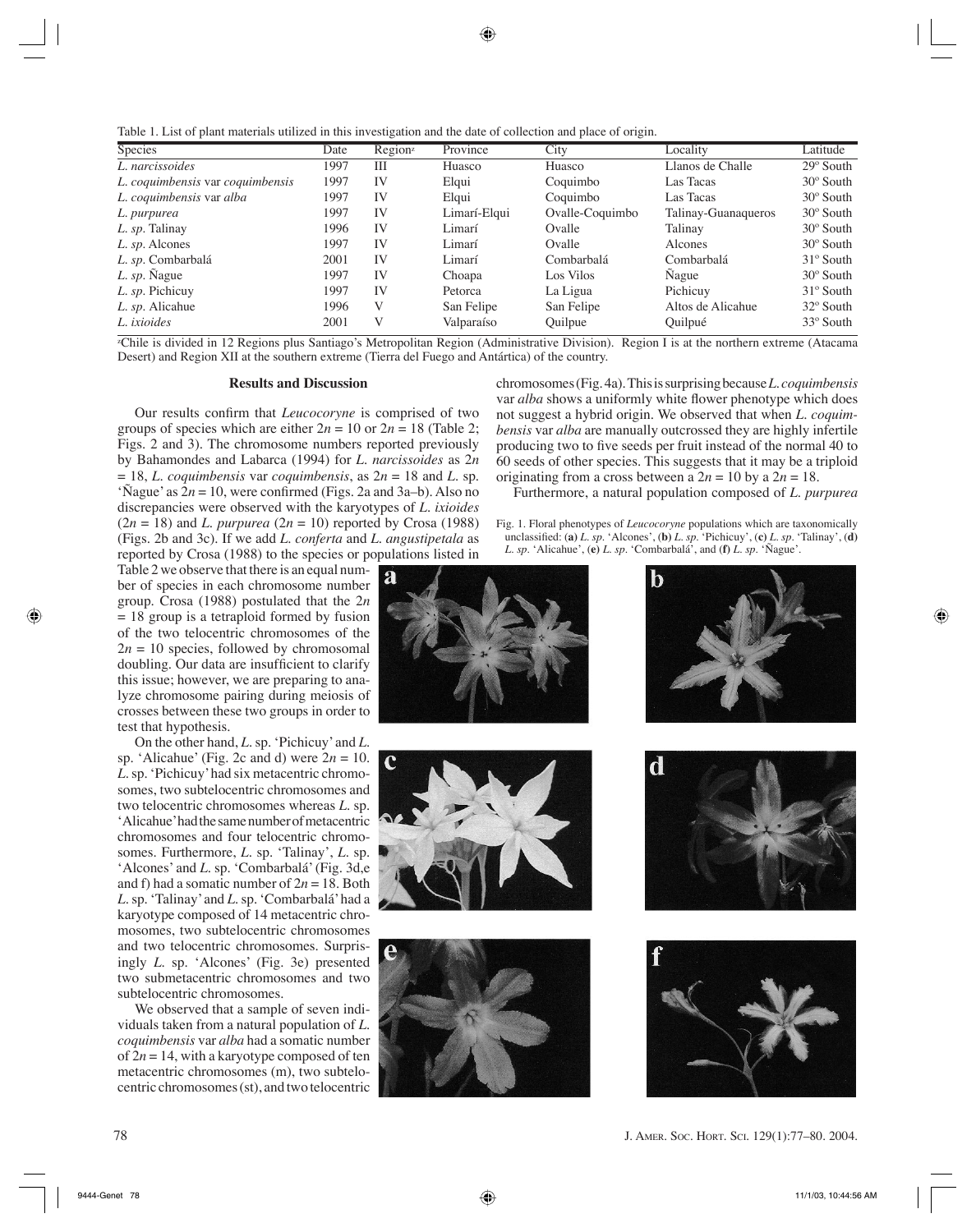

Fig. 2. Karyotypes of *Leucocoryne* species  $2n = 10$ , (a) *L. sp.* 'Ñague', (b) *L. purpurea*, (**c)** *L. sp.* 'Pichicuy', (**d)** *L. sp.* 'Alicahue'.

 $(2n = 10)$ , *L. coquimbensis* var *coquimbensis*  $(2n = 18)$  and their putative hybrids, was observed to have individuals with  $2n = 10$ ,  $2n = 18$ ,  $2n = 14$ , and  $2n = 22$ , respectively (Fig. 4b–e). A similar population was observed by Moreno and Arancio (2001). Briefly, this shows that there is gene flow between species at different ploidy levels in *Leucocoryne*. These findings are discussed at length elsewhere (manuscript in preparation).

*coquimbensis* var *coquimbensis*, (**c)** *L. ixioides*, (**d)** *L. sp.* 'Talinay', (**e)** *L. sp.*  Further studies are underway to investigate how these karyotypes originated. Unfortunately, a much-needed revision of this genus has not been carried out because of the great degree of difficulty posed by its ample genetic variability for the shape and form of its flowers and the scarcity of plant taxonomists work-

11 12 13 14

ing in Chile. Nevertheless we are currently describing two new species and are developing molecular marker methods to study the phylogeny of the genus.

Although, the high level of genetic variability for the shape and

17 18

d 8

 $et$ 

17 18

 $\ddagger$ 

 $\mathsf{t}$ 

 $Q$   $\frac{1}{2}$ 

15 16

st

15 16

sm

1516

st

17 18

17 18

st